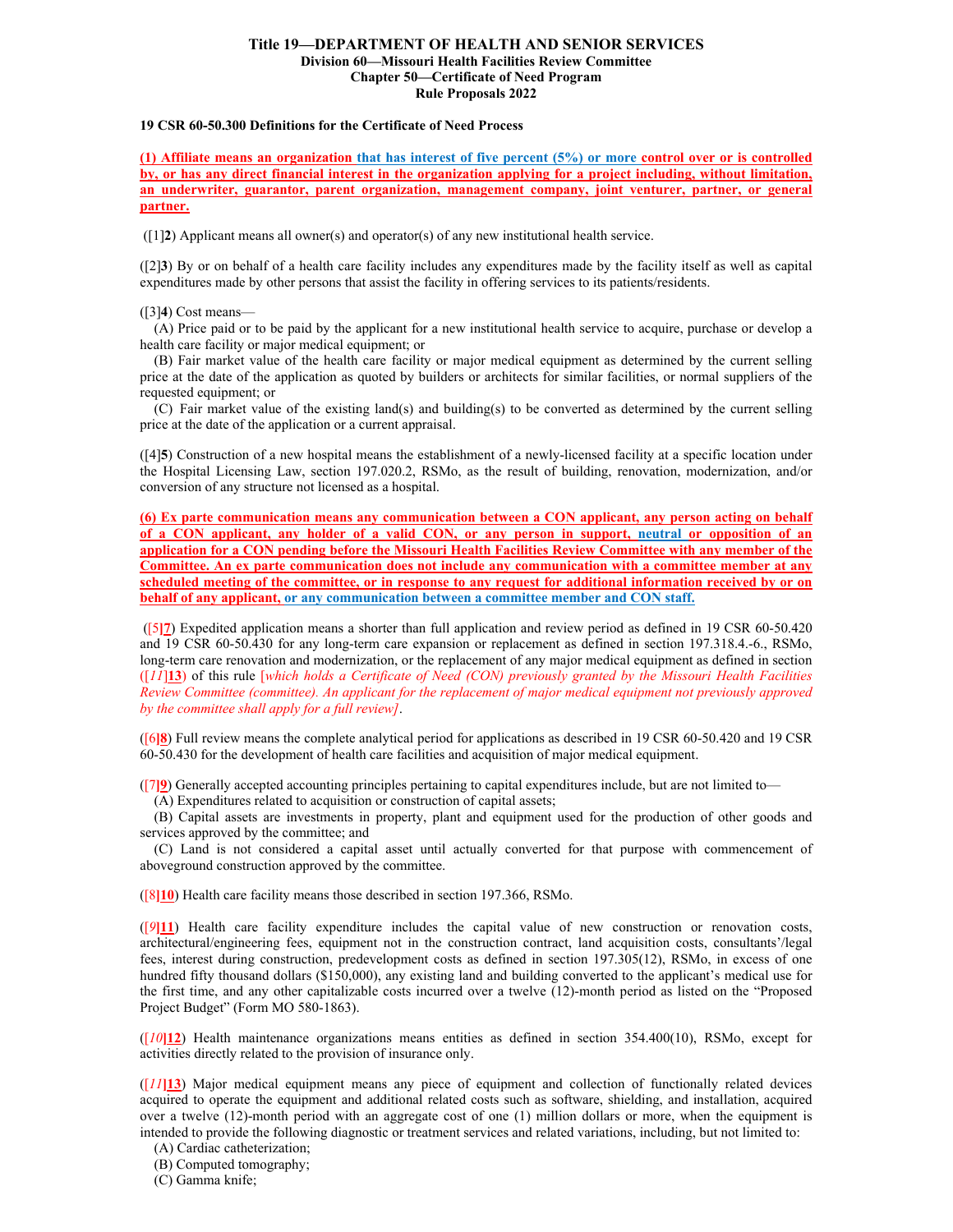(D) Lithotripsy;

- (E) Magnetic resonance imaging;
- (F) Linear accelerator;
- (G) Positron emission tomography/computed tomography; or
- (H) Evolving technology.

 $(12)$ 14) Non-applicability review means a Letter of Intent process to document that a CON is not needed for a proposal when the capital expenditure is less than the expenditure minimum in section 197.305(6), RSMo; the proposal is to increase the number of beds by ten  $(10)$  or ten percent  $(10%)$  of total bed capacity, whichever is less, over a two-  $(2-)$ year period **since any long-term care beds were last licensed**, the facility has had no [*patient*] **resident** care class I deficiencies within the last eighteen (18) months and has maintained at least an eighty-five percent (85%) average occupancy rate for the previous six (6) quarters as shown by CON's most recent Six-Quarter Occupancy of Intermediate Care and Skilled Nursing Facility (or Residential Care and Assisted Living Facility) Licensed Beds report published on the CON website, and the capital expenditure is less than the expenditure minimum in section 197.305(6), RSMo; an exemption or exception is found in accordance with section 197.312, RSMo; or the proposal meets the definition of a non-substantive project.

([*13***]15**) Nonsubstantive project includes, but is not limited to, at least one (1) of the following situations:

(A) An expenditure which is required solely to meet federal or state requirements or involves predevelopment costs or the development of a health maintenance organization;

(B) The construction or modification of nonpatient care services, including parking facilities, sprinkler systems, heating or air-conditioning equipment, fire doors, food service equipment, building maintenance, administrative equipment, telephone systems, energy conservation measures, land acquisition, medical office buildings, and other projects or functions of a similar nature; or

(C) Expenditures for construction, equipment, or both, due to an act of God or a normal consequence of maintenance, but not replacement, of health care facilities, beds, or equipment.

**(16) "Request to relicense", a health care facility licensed under Chapter 197 or Chapter 198 that ceases offering health services may seek verification to relicense the facility within twelve (12) months from the date of closure under the same general licensure conditions at the time the facility ceased offering health services. Beds must be relicensed in the same category of care at the time of closure and cannot exceed the licensed bed capacity at the time of closure.**

([*14***]17**) Offer, when used in connection with health services, means that the applicant asserts having the capability and the means to provide and operate the specified health services.

 $($ [ $15$ **]18**) Predevelopment costs mean expenditures as defined in section 197.305(12), RSMo, including consulting, legal, architectural, engineering, financial, and other activities directly related to the proposed project, but excluding the application fee for submission of the application for the proposed project.

*[(16) Related organization means an organization that is associated or affiliated with, has control over or is controlled by, or has any direct financial interest in, the organization applying for a project including, without limitation, an underwriter, guarantor, parent organization, joint venturer, partner, or general partner.]*

([*17*]**19**) **For new hospitals or major medical equipment projects, [***S***]s**ervice area means a geographic region **made up of an area such as a county or continuous areas such as a set of contiguous counties or zip codes,** appropriate to the proposed service, documented by the applicant and approved by the committee. For long-term care projects, the fifteen (15)-mile radius calculation must be used.

([*18*]**20**) The following form cited in this rule is incorporated by reference and published by the Certificate of Need Program (CONP), February 1, 2013, and may be downloaded from http://health.mo.gov/information/boards/certificateofneed/forms.php, obtained by emailing a written request to CONP@health.mo.gov, or acquired in person at the CONP Office, 3418 Knipp Drive, Suite F, Jefferson City, Missouri, 65102 (573) 751-6403. This rule does not include any later amendments or additions.

(A) Proposed Project Budget (Form MO 580-1863).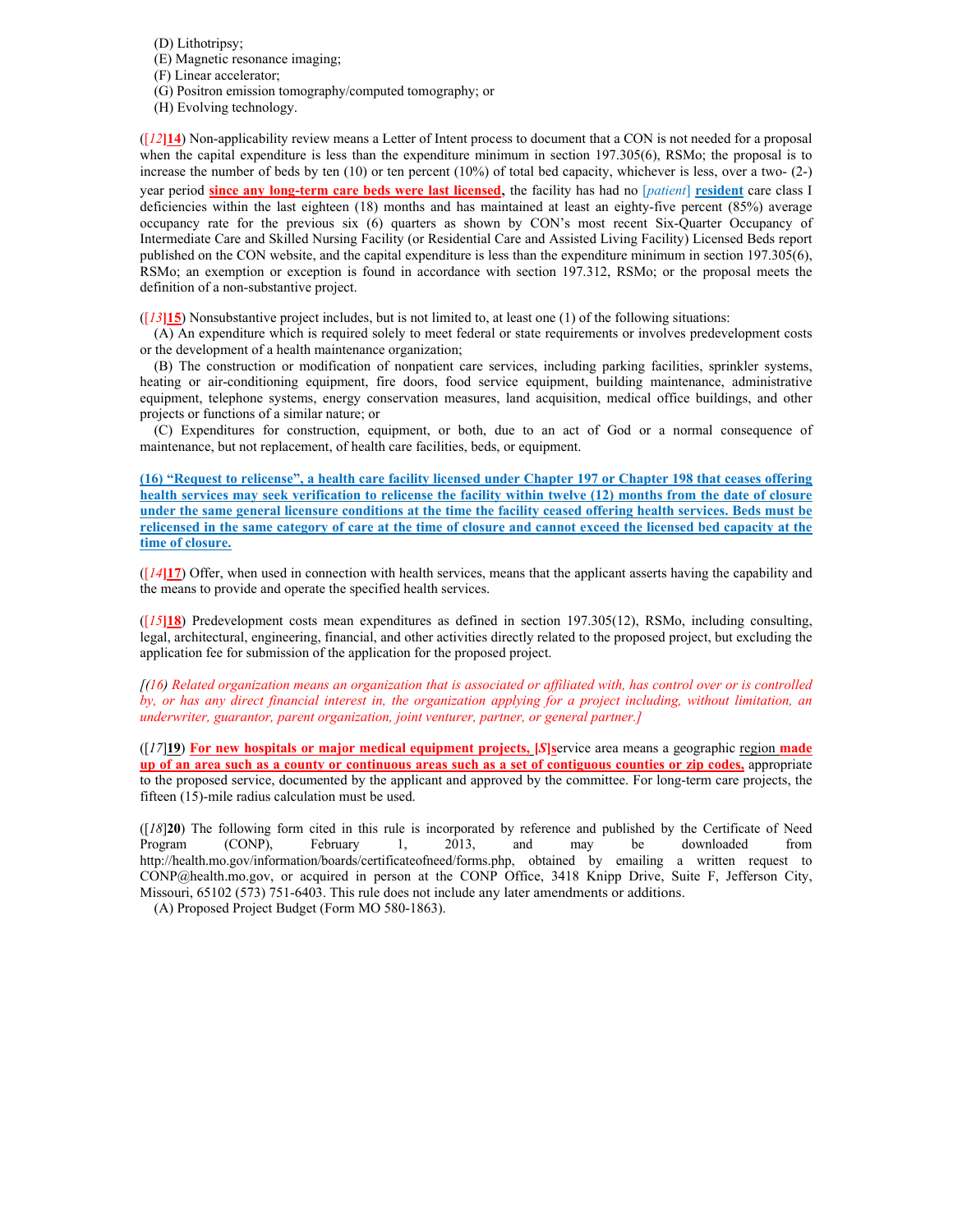## **19 CSR 60-50.400 Letter of Intent Process**

(1) Applicants shall submit by mail, fax, or email a Letter of Intent (LOI) to begin the Certificate of Need (CON) review process so that it is received at the CON office at least thirty (30) days prior to the submission of the CON application and will remain valid in accordance with the following time frames:

(A) For full reviews, expedited equipment replacements, expedited long-term care (LTC) renovation or

modernization reviews, and expedited LTC facility replacement reviews, an LOI is valid for six (6) months; and (B) For expedited LTC bed expansion reviews in accordance with section 197.318.4, RSMo, an LOI is valid for twenty-four (24) months.

(2) Once filed, a LOI may be amended, except for project address, not later than ten (10) days in advance of the CON application filing, or it may be withdrawn at any time without prejudice.

(3) [*A LTC bed expansion or replacement sought pursuant to sections 197.318.4 through 197.318.6, RSMo, requires a CON application if the capital expenditure for such bed expansion or replacement exceeds six hundred thousand dollars (\$600,000) but allows for shortened information requirements and review time frames.]* **A LTC bed expansion in accordance with section 197.318.4(1)-(3) requires an expedited CON application regardless of the amount of capital expenditure. A LTC bed replacement in accordance with section 197.318.(4)-(6) requires an expedited CON application if the capital expenditure for such bed replacement exceeds six hundred thousand dollars (\$600,000).**

(4) When an LOI for a LTC bed expansion is filed, the Certificate of Need Program (CONP) staff shall immediately review that facility's average licensed bed occupancy for the most recent six (6) consecutive calendar quarters, and request certification that the facility had no [*patient*] **resident** care Class I deficiencies within the last eighteen (18) months from the Division of Regulation and Licensure (DRL), Department of Health and Senior Services, through a LTC Facility Expansion Certification (Form MO 580-2351, incorporated by reference), to verify compliance with occupancy and deficiency requirements pursuant to section 197.318.4(1), RSMo. Occupancy data shall be taken from the CON's most recent Six-Quarter Occupancy of Intermediate Care and Skilled Nursing Facility (or Residential Care and Assisted Living Facility) Licensed Beds report published on the CON website.

(5) For a LTC bed expansion, the sellers and purchasers shall be defined as the owner(s) and operator(s) of the respective facilities, which includes building, land, and license. On the Purchase Agreement (Form MO 580-2352), both the owner(s) and operator(s) of the purchasing and selling facilities shall sign.

(6) The CONP staff, as an agent of the Missouri Health Facilities Review Committee (committee), will review LOIs according to the following provisions:

(A) Major medical equipment is reviewed as an expenditure on the basis of cost, regardless of owners or operators, or location (mobile or stationary);

(B) The CONP staff shall test the LOI for applicability in accordance with statutory provisions for expenditure minimums, exemptions, and exceptions;

(C) If the test verifies that a statutory exception or exemption is met on a proposed project, or the proposed cost is below all applicable expenditure minimums, the committee chair may issue a Non-Applicability CON letter indicating the application review process is complete; otherwise, the CONP staff shall add the proposal to a list of Non-Applicability proposals to be considered at the next regularly scheduled committee meeting;

(D) If an exception or exemption is not verified, and if the proposal is above any applicable expenditure minimum, then a CON application will be required for the proposed project;

(E) A Non-Applicability CON letter will be valid subject to the following conditions:

1. Any change in the project scope, including change in type of service, cost, operator, ownership, or site, could void the effectiveness of the letter and require a new review; and

2. Final project costs with third-party verification must be provided on a Periodic Progress Report (Form MO 580- 1871); and

(F) A CON application must be made if—

1. The project involves the development of a new hospital costing one (1) million dollars or more, except for a facility licensed under Chapter 197, RSMo, meeting the requirements described in 42 CFR, section 412.23(e);

2. The project involves the acquisition or replacement of major medical equipment in any setting not licensed under Chapter 198, RSMo, costing one (1) million dollars or more;

3. The project involves the acquisition or replacement of major medical equipment for a health care facility licensed under Chapter 198, RSMo, costing four hundred thousand dollars (\$400,000) or more;

4. The project involves the acquisition of any equipment or beds in a long-term care hospital meeting the requirements found in 42 CFR section 412.23(e) at any cost;

5. The project involves a capital expenditure for renovation or modernization, but not additional beds, by or on behalf of an existing health care facility licensed under Chapter 198, RSMo, costing six hundred thousand dollars (\$600,000) or more;

6. The project involves additional LTC (licensed or certified residential care facility, assisted living facility, intermediate care facility, or skilled nursing facility) beds licensed under Chapter 198, RSMo, costing six hundred thousand dollars (\$600,000) or more; or

7. The project involves the expansion of an existing health care facility as described in subdivisions (1) and (2) of section 197.366, RSMo, that either-

A. Costs six hundred thousand dollars (\$600,000) or more; or

B. Exceeds ten (10) beds or ten percent (10%) of that facility's existing licensed capacity, whichever is less.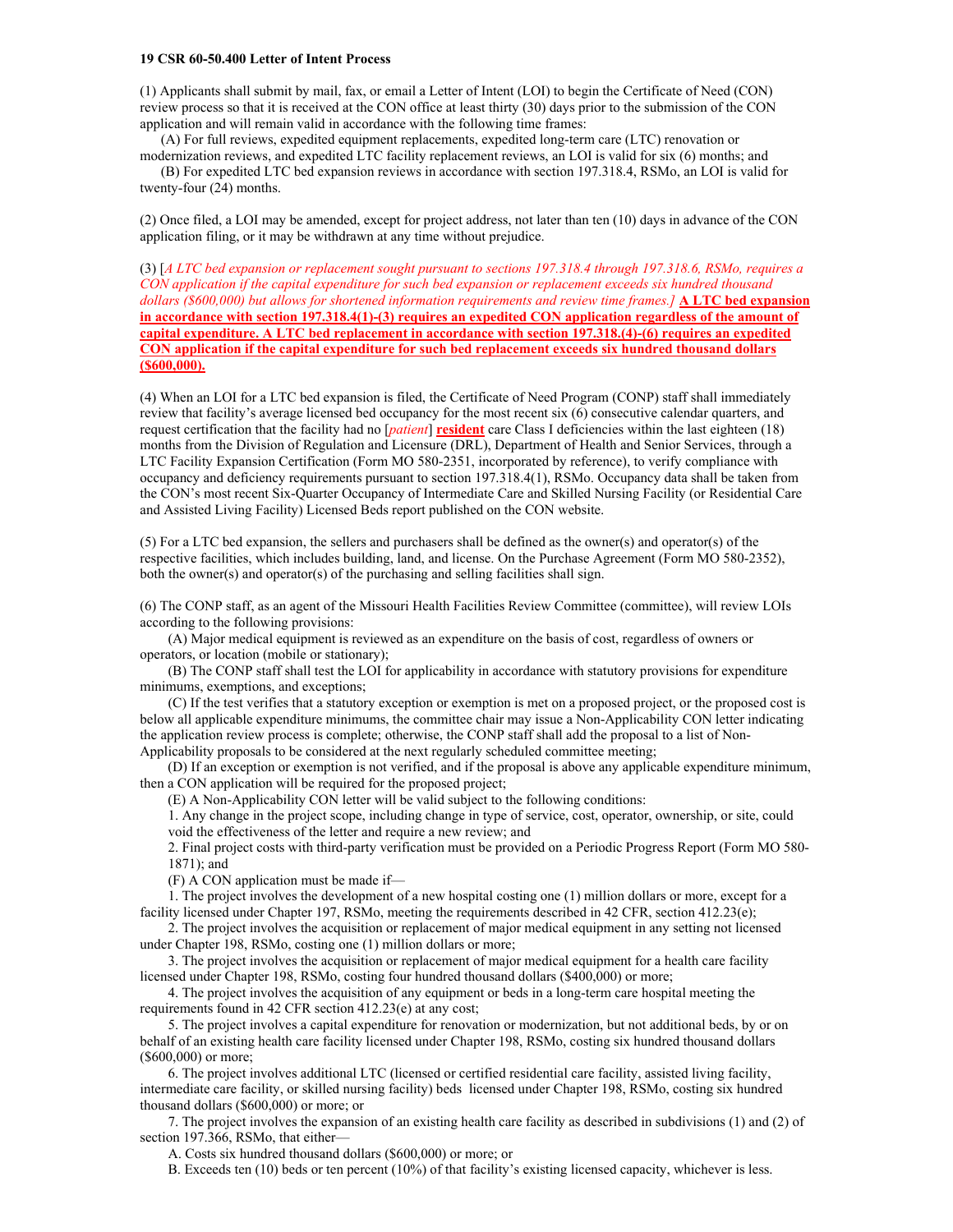(7) Nonsubstantive projects are waived from review by the authority of section 197.330.1(8), RSMo, and any applicant seeking such a determination shall submit information through the LOI process. A project meeting the definition of a nonsubstantive project shall be posted for review on the CON web site at least twenty (20) days in advance of the committee meeting when the project is scheduled to be confirmed by the committee.

#### **9 CSR 60-50.410 Letter of Intent Package**

(1) The Letter of Intent (LOI) (Form MO 580-1860), shall be completed as follows:

(A) Project Information: sufficient information to identify the intended service, such as the name of the existing or proposed facility, whichever is applicable, and address or if address is unknown or not yet established, a specific description or the latitude and longitude identifying a specific site rather than a general area (county designation alone is not sufficient);

(B) Applicant Identification: the full legal name of all owner(s) and operator(s) which compose the applicant who, singly or jointly, propose to develop, offer, lease, or operate a new institutional health service within Missouri; provide the corporate entity, not individual names, of the corporate board of directors or the facility administrator;

(C) Type of Review: the applicant shall indicate if the review is for a full review, expedited review, or a nonapplicability review;

(D) Project Description: information which provides details of the number and type of beds to be added, deleted, or replaced, square footage of new construction and/or renovation, services affected, and equipment to be acquired. If an application for new or additional long-term care beds, confirm that the bed need standard has been met or that special exceptions exist. If a replacement project, information which provides details of the facilities or equipment to be replaced, including name, location, distance from the current site, and its final disposition. If replacing equipment previously approved, provide the CON project number of existing equipment;

(E) Estimated Project Cost: total proposed expenditures necessary to achieve the application's objectives—not required for long-term care (LTC) bed expansions pursuant to section 197.318.4(1), RSMo;

(F) Authorized Contact Person Identification: the full name, title, address (including association), telephone number, email, fax number, signature, and date of signature;

(G) Applicability: page 2 of the LOI must be filled out by applicants requesting a non-applicability review to provide the reason and rationale for the non-applicability review request; and

(H) Special Exceptions: if the LOI indicates that special exceptions apply, applicant shall attach a separate sheet with a complete explanation of all reasons for such special exceptions.

(2) If a non-applicability review is sought, the applicant shall submit the following additional information:

(A) Proposed Expenditures (Form MO 580-2375);

(B) Information which details all methods and assumptions used to estimate project costs. Documentation of costs may be requested;

(C) Schematic drawings and evidence of site control, with appropriate documentation; and

(D) In addition to the above information, for exceptions or exemptions, documentation of other provisions in compliance with the Certificate of Need (CON) statute, as described in sections (3) through (6) below of this rule.

(3) If an exemption is sought for a residential care or assisted living facility (RCF/ALF) pursuant to section 197.312, RSMo, the applicant shall submit documentation that this facility had previously been owned or operated for or, on behalf of St. Louis City.

[*(4) If an exemption is sought pursuant to section 197.314(1) , RSMo, for a sixty- (60-) bed standalone facility designed and operated exclusively for the care of residents with Alzheimer's disease or dementia and located in a tax increment financing district established prior to 1990 within any county of the first classification with a charter form of government containing a city with a population of over three hundred fifty thousand (350,000) and which district also has within its boundaries a skilled nursing facility (SNF), applicants shall submit documentation that the health care facility would meet all of these provisions*.]

([*5*]**4**) If the LOI relates to new or additional long-term care beds, applicant shall submit documentation of the need for such beds and the average occupancy of all licensed beds in the appropriate category within the fifteen- (15-) mile radius of the project site.

([*6*]**5**) The LOI must have an original signature for the contact person which can be an electronic signature.

([*7*]**6**) The following forms cited in this rule are incorporated by reference and published by the Certificate of Need Program (CONP), December 13, 2019 and may be downloaded from http://health.mo.gov/information/boards/certificateofneed/forms.php, obtained by emailing a written request to CONP@health.mo.gov, or acquired in person at the CONP Office, 3418 Knipp Drive, Suite F, Jefferson City, Missouri, 65102 (573) 751-6403. This rule does not include any later amendments or additions.

(A) Letter of Intent (Form MO 580-1860).

(B) Proposed Expenditures (Form MO 580-2375).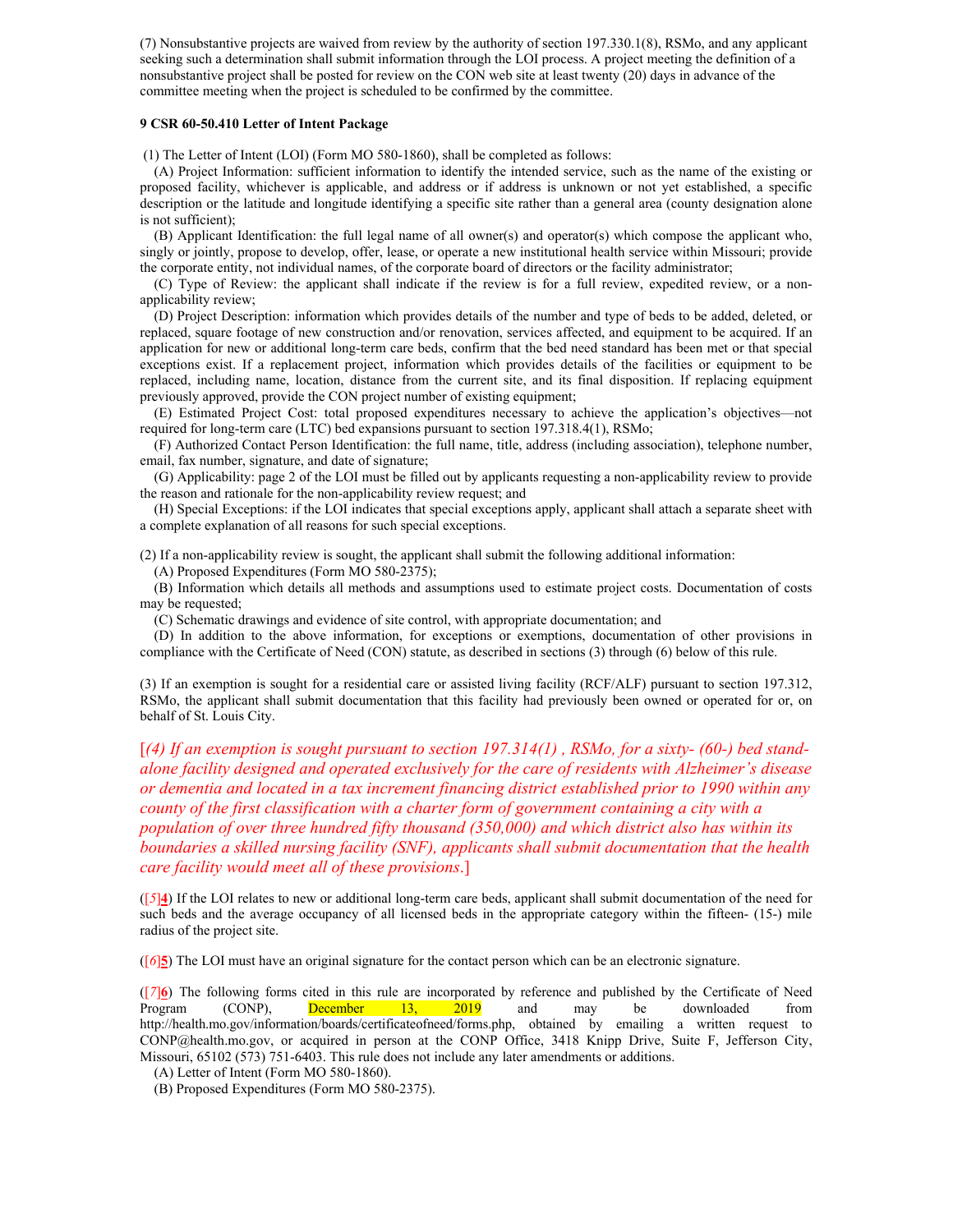#### **19 CSR 60-50.420 Review Process**

(1) The Certificate of Need (CON) filing deadlines are as follows:

(A) For full applications, at least seventy-one (71) days **but not more than one-hundred (100) days** prior to each Missouri Health Facilities Review Committee (committee) meeting;

(B) For expedited [*equipment replacement applications, and expedited long-term care (LTC) facility renovation or modernization]* applications**,** the tenth day of each month, or the next business day thereafter if that day is a holiday or weekend;

(C) For non-applicability reviews, the Letter of Intent (LOI) filing may occur at any time.

(2) A CON application filing that does not substantially conform with the LOI, including any change in owner(s), operator(s), or scope of services [, *or location,*] shall not be considered a CON application and shall be subject to the following provisions:

(A) The Certificate of Need Program (CONP) staff shall return any nonconforming submission; or

(B) The committee may issue an automatic denial unless the applicant withdraws the attempted application.

(3) All filings must be received at the principal office of the committee during regular business hours. The CONP staff, as an agent of the committee, shall provide notification of applications received through publication of the Application Review Schedule (schedule) as follows:

(A) For full and expedited applications, the schedule shall include the filing date of the application, a brief description of the proposed service, the time and place for filing comments and requests for a public hearing, and the tentative date of the meeting at which the application is scheduled for review. Publication of the schedule shall occur within two (2) business days after the filing deadline. The publication of the schedule is conducted through the following actions:

1. The schedule shall be submitted to the secretary of state's office for publication in the next regularly-scheduled Missouri Register;

2. The schedule shall be posted on the CON website; and

3. The schedule shall be emailed to all affected persons who have registered with the CONP staff as having an interest in such CON applications; and

(B) For non-applicability reviews, the listing of non-applicability letters to be confirmed shall be posted on the CON website at least twenty (20) days prior to each scheduled meeting of the committee where confirmation is to take place.

(4) The CONP staff shall review CON applications relative to the Criteria and Standards in the order filed. If a full application has met all Criteria and Standards, and is not contested within thirty (30) days after filing, then its review may be conducted according to the expedited application process.

(5) If an application is incomplete, the CONP staff shall notify the applicant in writing or by email within fifteen (15) calendar days of filing a full application or within five (5) working days of filing an expedited application.

(6) Verbal information or testimony shall not be considered part of the application.

(7) Subject to statutory time constraints, the CONP staff shall post its written analysis on the CON website and immediately notify the committee of the posting by mail or email as follows:

(A) For full CON applications, the CONP staff shall post the analysis and immediately notify the committee at least twenty (20) days in advance of the first committee meeting following the seventieth day after the CON application is filed. The written analysis of the CONP staff shall be sent to the applicant no less than fifteen (15) days before the meeting;

(B) For expedited applications which meet all statutory and rules requirements and which have no opposition, the CONP staff shall send its written analysis to the committee and the applicant within two (2) working days following the expiration of the thirty- (30-) day public notice waiting period or the date upon which any required additional information is received, whichever is later; and

(C) Expedited applications which do not meet all statutory and rules requirements or those which have opposition will be considered at the earliest scheduled committee meeting where the written analysis by the CONP staff can be sent to the committee and the applicant at least seven (7) days in advance.

**(8) After an applicant submits a CON application, there shall be no ex parte communication between (a) a CON applicant, any person acting on behalf of a CON applicant, any holder of a valid CON, or any person in support, neutral or opposition of the pending CON application and (b) a Missouri Health Facilities Review Committee member. An ex parte communication does not include any communication with a committee member at any scheduled meeting of the committee or in response to any request for additional information received by or on behalf of any applicant, or any communication between a committee member and CON staff.**

([*8*]**9**) See rule 19 CSR 60-50.600 for a description of the CON decision process which shall apply to all face-to-face, videographic, telephonic, computerized, and other meeting venues.

([*9*]**10**) An applicant may withdraw an application without prejudice by written notice by mail or email at any time prior to the committee's decision. Later submission of the same application or an amended application shall be handled as a new application with a new fee.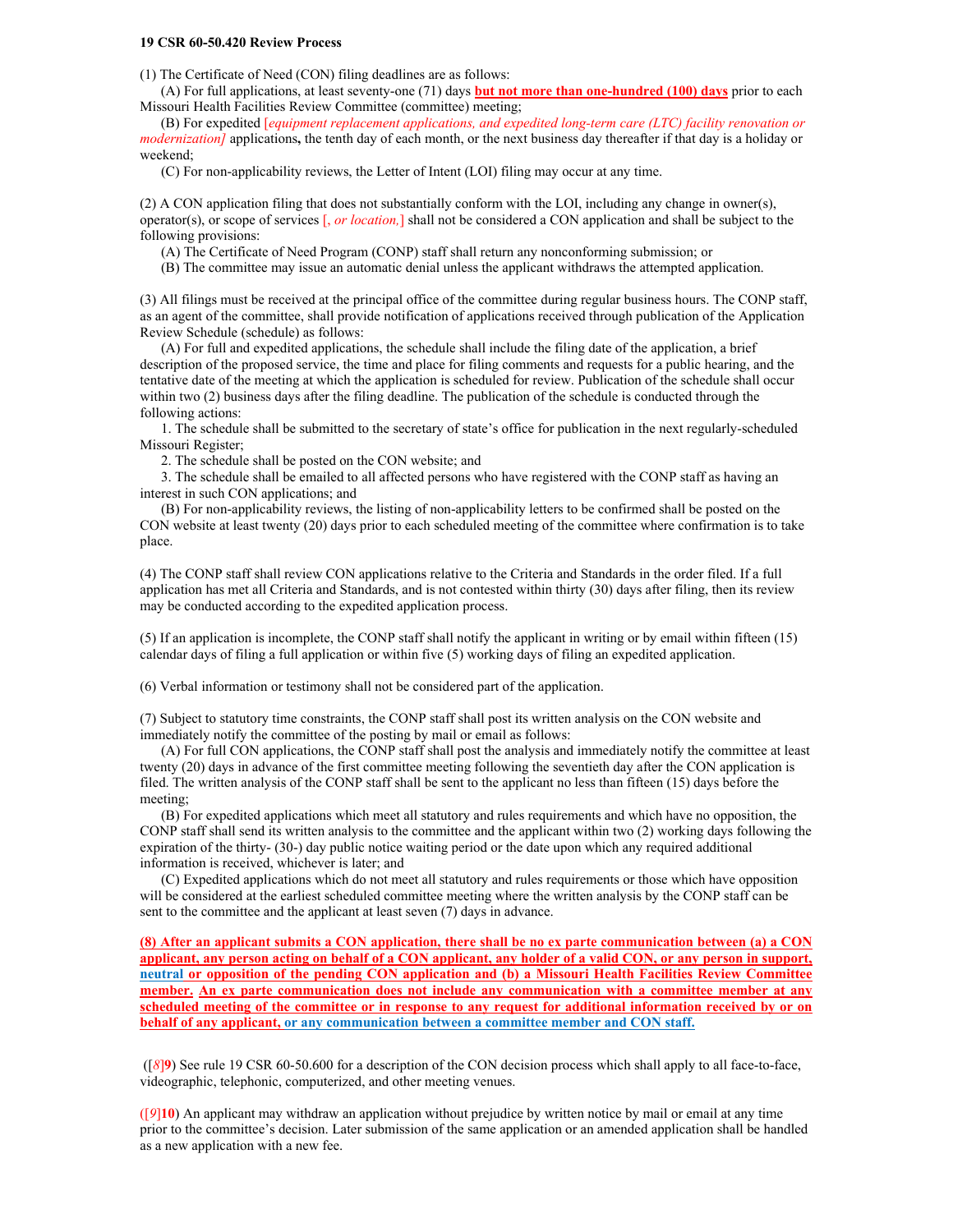$(1[0]$ **1**) In addition to using the Community Need Criteria and Standards as guidelines, the committee may also consider other factors to include, but not be limited to, the needs of residents based upon religious considerations, residents with HIV/AIDS, or mental health diagnoses, and special exceptions to the Community Need Criteria and Standards.

# **19 CSR 60-50.430 Application Package**

(1) A Certificate of Need (CON) application package shall be accompanied by an application fee which shall be a nonrefundable minimum amount of one thousand dollars (\$1,000) or one-tenth of one percent (0.1%), which may be rounded up to the nearest dollar, of the total project cost, whichever is greater, made payable to the "Missouri Health Facilities Review Committee."

(2) A written application package consisting of an electronic file in PDF format or a paper original shall be prepared and organized as follows:

(A) The CON Applicant's Completeness Checklists and Table of Contents shall be used as follows:

- 1. Include at the front of the application;
- 2. Check the appropriate "done" boxes to assure completeness of the application;
- 3. Number all pages of the application sequentially and indicate the page numbers in the appropriate blanks;
- 4. Check the appropriate "N/A" box if an item in the Review Criteria is "not applicable" to the proposal type; and
- 5. Restate the Review Criteria (preferably in bold type) and answer all Review Criteria items.

(B) The application package shall be based on one (1) of the following CON Applicant's Completeness Checklists and Table of Contents appropriate to the proposed project type, as follows:

1. New Hospital Application (Form MO 580-2501). Use this for a new or replacement hospital project;

2. New or Additional Long-Term Care (LTC) Bed Application (Form MO 580-2502). use this form for a Residential Care Facility project, Assisted Living Facility project, Intermediate Care Facility project, or Skilled Nursing Facility project or Long-Term Care Hospital project;

- 3. New or Additional Long-Term Care Hospital (LTCH) Bed Application (also use Form MO 580-2502);
- 4. New or Additional Equipment Application (Form MO 580-2503);
- 5. Expedited LTC Bed Replacement/ Expansion Application (Form MO 580-2504);
- 6. Expedited LTC Renovation/Modernization Application (Form MO 580-2505); or
- 7. Equipment Replacement Application (Form MO 580-2506).
- (C) The application shall be divided into these sections:
- 1. Divider I. Application Summary;
- 2. Divider II. Proposal Description;
- 3. Divider III. Service-Specific Criteria and Standards; and
- 4. Divider IV. Financial Feasibility (only required for full applications **or expedited replacement equipment applications which do not currently hold a valid CON**).

(D) Support Information shall be included at the end of each section to which it pertains, and shall be referenced in the section narrative. For applicants anticipating having multiple applications in a year, master file copies of such things as maps, population data (if applicable), board memberships, IRS Form 990, or audited financial statements may be submitted once, and then referred to in subsequent applications, as long as the information remains current.

(E) The application package shall document the need or meet the additional information requirements in 19 CSR 60- 50.450(4)–(5) for the proposal by addressing the applicable Community Need Criteria and Standards using the standards in 19 CSR 60-50.440 through 19 CSR 60-50.460 plus providing additional documentation to substantiate why any proposed alternative Criteria and Standards should be used.

(3) An Application Summary shall be composed of the completed forms in the following order:

(A) Applicant Identification and Certification (Form MO 580-1861). Additional specific information about board membership may be requested, if needed;

 **1. Provide documentation from the Missouri Secretary of State that the proposed owner(s) and proposed operator(s) are registered to do business in Missouri.**

 **2. For long-term care projects:**

**(I) State if the license of the proposed operator or any affiliate of the proposed operator has been revoked within the previous five (5) years and;** 

 **(II) If the license of the proposed operator or any affiliate of the proposed operator has been revoked within the previous five (5) years, provide the name and address of the facility whose license was revoked; (III) State if the Medicare and/or Medicaid certification of any facility owned or operated by the proposed operator or any affiliate of the proposed operator has been revoked within the previous five (5) years and; (IV) If the Medicare and/or Medicaid certification of any facility owned or operated by the proposed operator or any affiliate of the proposed operator has been revoked within the previous five (5) years,** 

**provide the name and address of the facility whose Medicare and/or Medicaid certification was revoked.** (B) A completed Representative Registration (Form MO 580-1869) for the contact person and any others as required by section 197.326.1, RSMo;

(C) A detailed Proposed Project Budget (Form MO 580-1863); and

(D) An attachment which details how each line item was determined, including all methods and assumptions used. Documentation of costs may be requested.

(4) The Proposal Description shall include documents which:

(A) Provide a complete detailed description and scope of the project, and identify all institutional services or programs which will be directly affected by this proposal;

(B) Describe the developmental details including: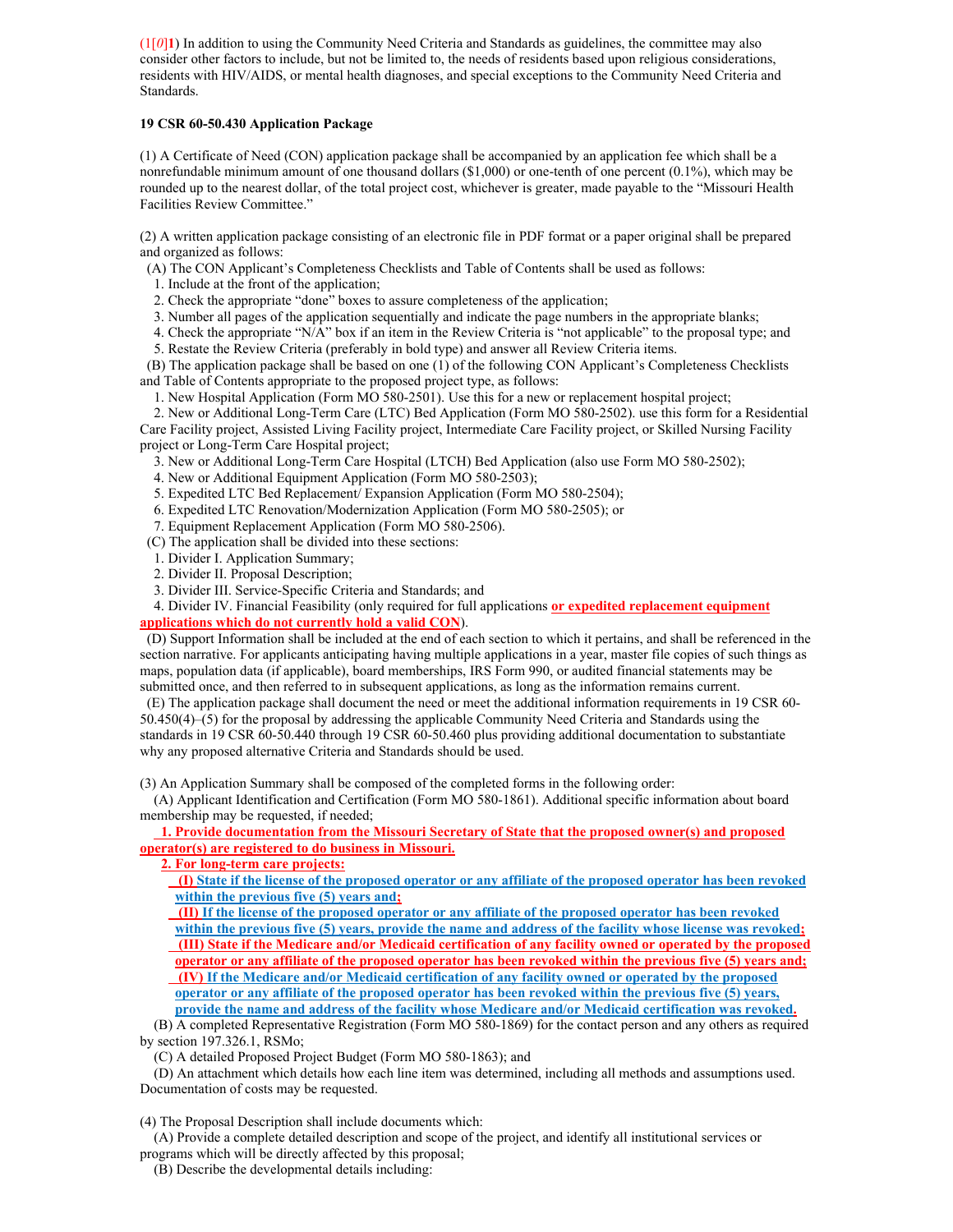1. A timeline of anticipated events for the proposal from the time of the CON application review through project completion, including the commencement and completion of new construction or renovation, or purchase and installation of equipment;

2. A legible street or road map showing the exact location of the facility or health service, and a copy of the site plan showing the relation of the project to existing structures and boundaries;

3. Preliminary schematics for the project on an eight and one-half inch by eleven inch  $(8\frac{1}{2} \times 11")$  format (not required for replacement equipment projects). The function for each space, including the location of each existing and proposed bed before and after construction or renovation, shall be clearly identified and all space shall be assigned;

4. Evidence of submission of architectural plans to the Division of Regulation and Licensure, Department of Health and Senior Services, for long-term care projects and other facilities (not required for equipment projects);

5. For long-term care proposals, existing and proposed gross square footage for the entire facility and for each institutional service or program directly affected by the project. If the project involves relocation, identify what will go into vacated space;

6. Documentation that the proposed owner owns the project site, or that the proposed owner has an executed option to purchase or lease the site; and

7. Proposals which include major medical equipment shall include an equipment list with prices and also documentation in the form of bid quotes, purchase orders, catalog prices, or other sources to substantiate the proposed equipment costs;

(C) Proposals for new hospitals, new or additional long-term care (LTC) beds, or new major medical equipment must define the community to be served:

1. Describe the service area(s) population using year 2025 populations and projections provided by the Bureau of [*Vital Statistics*] **Health Care Analysis and Data Dissemination (BHCADD)** which can be obtained by contacting:

Chief, Bureau of [*Vital Statistics*] **Health Care Analysis and Data Dissemination (BHCADD)**

[*Section of Epidemiology for Public Health Practice (SEPHP)*]

[*Division of Community and Public Health*]

Department of Health and Senior Services

PO Box 570, Jefferson City, MO 65102

Telephone: (573) 751-6272

There will be a charge for any of the information requested, and seven to fourteen  $(7-14)$  days should be allowed for a response from [*SEPHP*] **BHCADD**. Information requests should be made to [*SEPHP*] **the Bureau of Health Care Analysis and Data Dissemination (BHCADD)** such that the response is received at least two (2) weeks before it is needed for incorporation into the CON application;

2. Use the maps and population data received from [*SEPHP*] **BHCADD** with the CON Applicant's Population Determination Method to determine the estimated population for LTC projects, as follows:

A. Utilize all of the population for zip codes entirely within the fifteen- (15-) mile radius for LTC beds or geographic service area for hospitals and major medical equipment;

B. Reference a state highway map (or a map of greater detail) to verify population centers (see Bureau of Vital Statistics) within each zip code overlapped by the fifteen- (15-) mile radius or geographic service area;

C. Categorize population centers as either "in" or "out" of the fifteen- (15-) mile radius or geographic service area and remove the population data from each affected zip code categorized as "out;"

D. Estimate, to the nearest [*ten*] **five** percent ([*10*]**5**%), the portion of the zip code area that is within the fifteen- (15-) mile radius or geographic service area by "eyeballing" the portion of the area in the radius (if less than five percent (5%), exclude the entire zip code);

E. Multiply the remaining zip code population (total population less the population centers) by the percentage determined in subparagraph (4)(C)2.D. (due to numerous complexities, population centers will not be utilized to adjust overlapped zip code populations in Jackson, Clay, St. Louis, and St. Charles counties or St. Louis City; instead, the total population within the zip code will be considered uniform and multiplied by the percentage determined in subparagraph  $(4)(C)2.D.$ );

F. Add back the population center(s) "inside" the radius or region for zip codes overlapped; and

G. The sum of the estimated zip codes, plus those entirely within the radius, will equal the total population within the fifteen- (15-) mile radius or geographic service area;

3. Provide other statistics, such as studies, patient origin, or discharge data, Hospital Industry Data Institute's information, or consultants' reports, to document the size and validity of any proposed user-defined "geographic service area";

(D) Identify specific community problems or unmet needs which the proposed or expanded service is designed to remedy or meet;

(E) Provide historical utilization for each existing service affected by the proposal for each of the past three (3) full years;

(F) Provide utilization projections through at least three (3) full years beyond the completion of the project for all proposed and existing services directly affected by the project;

(G) If an alternative methodology is added, specify the method used to make need forecasts and describe in detail whether projected utilizations will vary from past trends; and

(H) Provide the current and proposed number of licensed beds by type for projects which would result in a change in the licensed bed complement of the LTC facility.

(5) Document that consumer needs and preferences have been included in planning this project. Describe how consumers have had an opportunity to provide input into this specific project, and include in this section all petitions, letters of acknowledgement, support or opposition received.

(6) Document that providers of similar health services in the proposed service area have been notified of the application by a public notice in the local newspaper of general circulation before it was filed with the CON Program [*by*] **from** the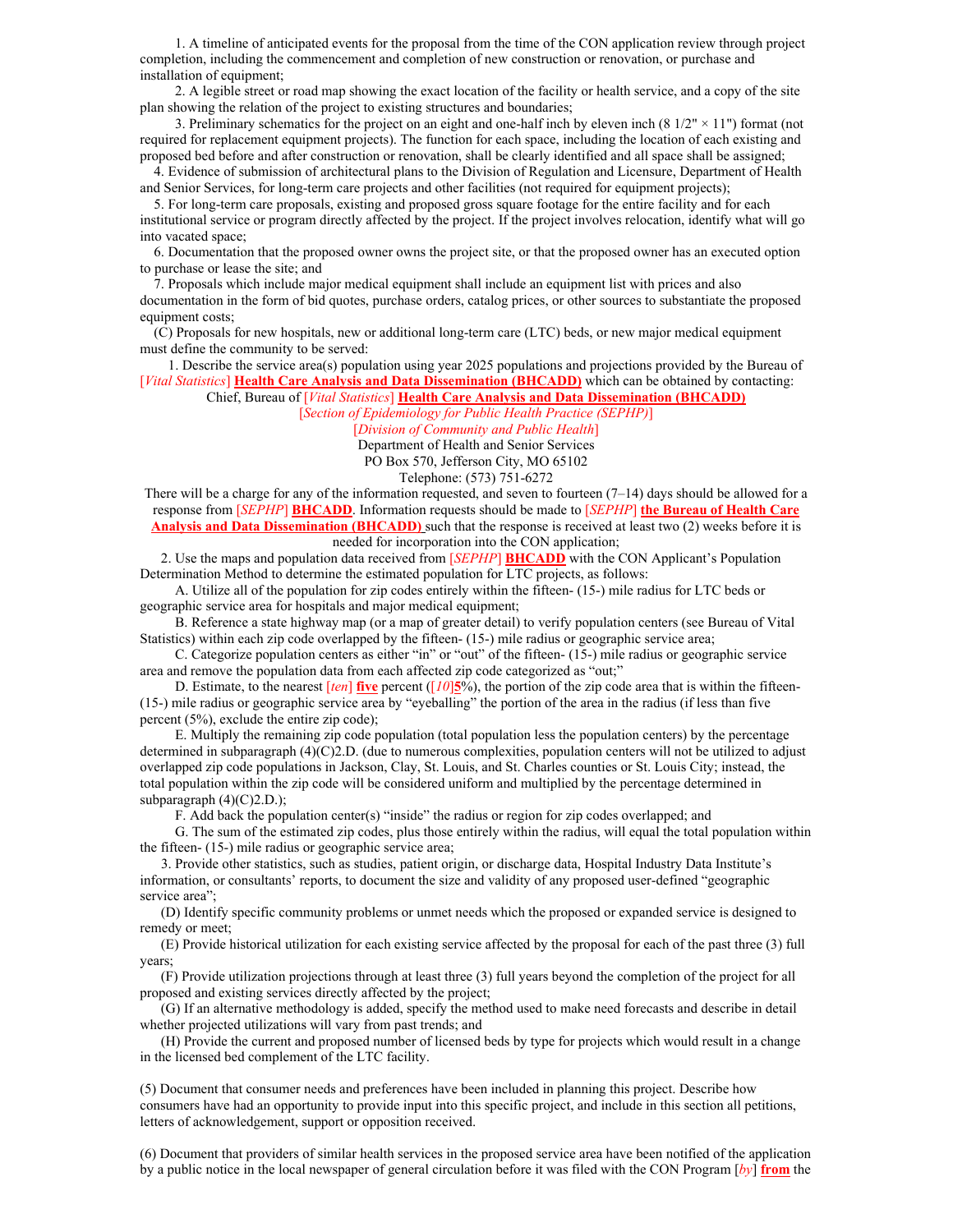applicant. **The public notice shall include a contact person's name and phone number and/or email for the project.**

**(7) For proposed full or expedited Certificate of Need applications, document that administrators or directors of all affected facilities in the proposed fifteen (15)-mile radius or service area were addressed letters regarding the application.**

([7]**8**) In addition to using the Community Need Criteria and Standards as guidelines, the committee may also consider other factors to include, but not be limited to, the needs of residents based upon religious considerations, residents with HIV/AIDS, or mental health diagnoses, and special exceptions to the Community Need Criteria and Standards.

# **19 CSR 60-50.440 Criteria and Standards for Equipment and New Hospitals**

(1) For new units or services in the service area, [*use the following methodologies:*

- *(A) The population-based need formula is (Unmet need =*  $(R \times P) U$ *) where:*
- *P = Year 2025 population in the service area(s). use population in 19 CSR 60-50.430;*
- *U = Number of service units in the service area(s); and*
- *R = Community need rate of one (1) unit per population listed as follows:*
	- *1. Magnetic resonance imaging unit: 28,000*
	- *2. Positron emission tomography/computed tomography unit: 224,000*
	- *3. Lithotripsy unit: 486,000*
	- *4. Linear accelerator unit: 78,000*
	- *5. Cardiac catheterization lab: 42,000*
	- *6. Gamma knife: 1,947,000*
	- *7. Computed tomography: 15,000*

*(B)]* **Provide [***T*] **t**he minimum annual utilization for **each of the** [*all*] other providers in the service area **for the most recent three (3) full years, if applicable. The provider(s)** should achieve at least the following community need

rates as follows **by the final year**:

- 1. Magnetic resonance imaging procedures: 2,000
- 2. Positron emission tomography/computed tomography procedures: 1,000
- 3. Lithotripsy treatments: 1,000
- 4. Linear accelerator treatments: 3,500
- 5. Cardiac catheterization procedures (include coronary angioplasties): 500
- 6. Gamma knife treatments: 200
- 7. Computed tomography: 3,500
- **8. Robotic surgery system: 240**

(C) For long-term care hospitals (such as a hospital-within-a-hospital or long-term acute care hospital), the applicant should comply with the standards as described in 42 CFR, section 412.23(e), and the bed need should meet the applicable population-based bed need methodology in 19 CSR 60-50.450;

(D) Alternate methodologies may also be provided.

(2) For additional units or services, **provide** the applicant's [*optimal*] annual utilization **for the most recent three (3) full years, if applicable. The applicant** should achieve at least the following community need rates as follows**, by the final year**:

- (A) Magnetic resonance imaging procedures: 3,000
- (B) Positron emission tomography/computed tomography procedures: 1,000
- (C) Lithotripsy treatments: 1,000
- (D) Linear accelerator treatments: 6,000
- (E) Cardiac catheterization procedures: 750
- (F) Gamma knife treatments: 200
- (G) Computed tomography: 4,000
- **(H) Robotic surgery system: 240**
- (3) For replacement equipment, utilization standards are not used, but rather the following questions shall be answered: (A) What is the financial rationale for the replacement?

(B) How has the existing unit exceeded its useful life in accordance with American Hospital Association guidelines?

(C) How does the replacement unit affect quality of care, utilization, and operational efficiencies compared to the existing unit?

- (D) Is the existing unit in constant need of repair?
- (E) Has the current lease on the existing unit expired?
- (F) What technological advances and capabilities will the new unit include?
- (G) How will patient satisfaction be improved?
- (H) How will the new unit improve outcomes and/or clinical improvements?
- (I) By what percentage will this replacement increase patient charges?

(4) For the construction of a new hospital, the following questions shall be answered:

(A) What methodology was utilized to determine the need for the proposed hospital?

(B) Provide **the most recent three (3) full years of** evidence that the [*current*] **average** occupancy of **the same** 

**type(s) of beds of each** other hospitals in the proposed service area exceeds eighty percent (80%).

<sup>(</sup>C) What impact would the proposed hospital have on utilization of other hospitals in the service area?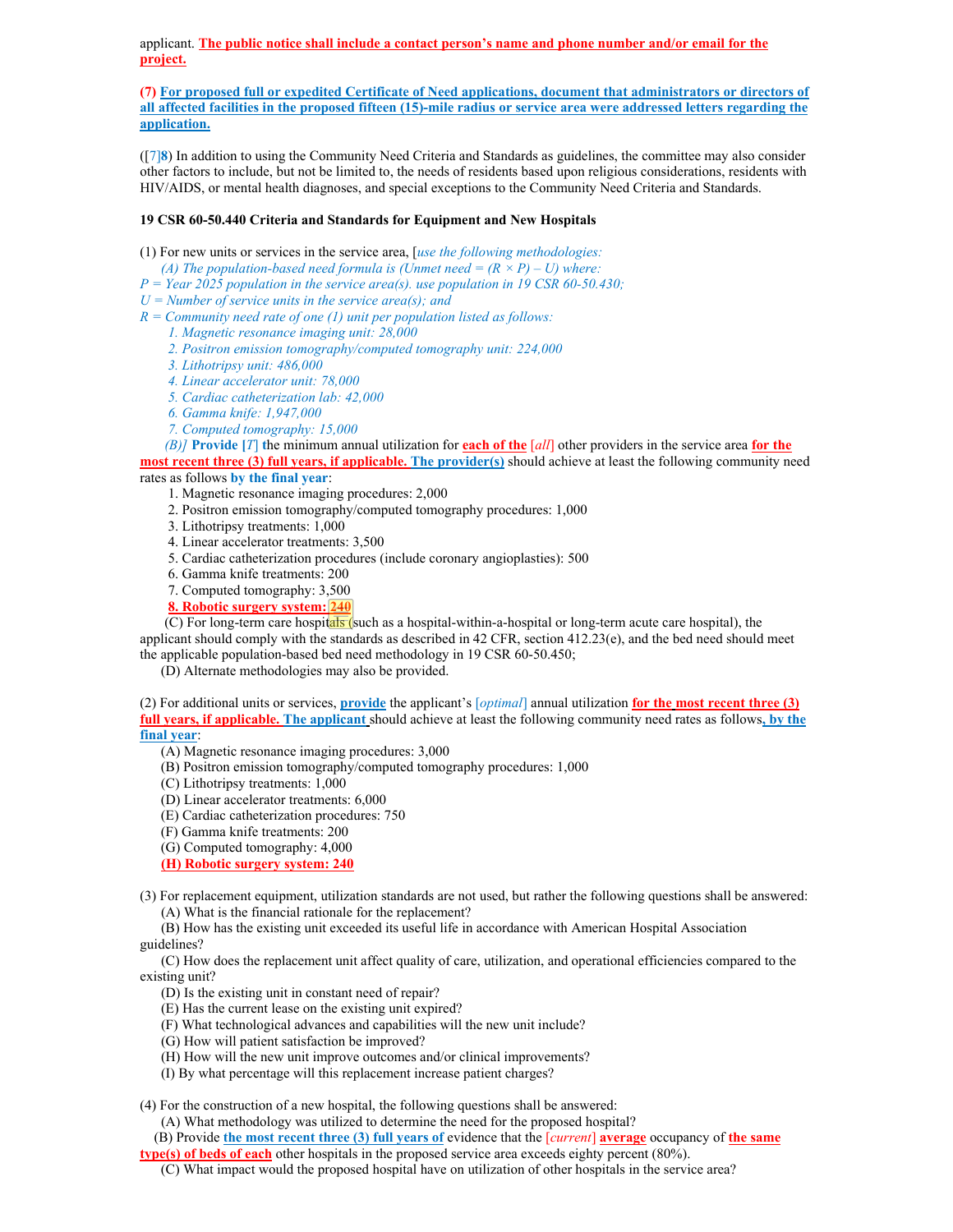(D) What is the unmet need according to the following population-based bed need formula using (Unmet Need = (R

 $\times$  P) – U), where:

- $P = Year 2025$  population in the service area;
- $U =$  Number of licensed and approved beds in the service area; and
- $R =$  Community need rate of one (1) bed per population in the service area as follows:
	- 1. Medical/surgical bed: 570
	- 2. Pediatric bed: 8,330
	- 3. Psychiatric bed: 2,080
	- 4. Substance abuse/chemical dependency bed: 20,000
	- 5. Inpatient rehabilitation bed: 9,090
	- 6. Obstetric bed: 5,880

# **19 CSR 60-50.450 Criteria and Standards for Long-Term Care**

(1) The following population-based long-term care bed need methodology for the fifteen (15)-mile radius shall be used to determine the need:

(A) Approval of additional intermediate care facility/skilled nursing facility (ICF/SNF) beds will be based on: 1. A service area need determined to be fifty-three (53) beds per one thousand (1,000) year 2025 population age sixtyfive (65) and older minus the current supply of ICF/SNF beds shown in the most recent Six-Quarter Occupancy of Hospital and Nursing Home Licensed and Available Beds report as provided by the Certificate of Need Program (CONP) which includes licensed and Certificate of Need (CON)-approved beds;

(B) Approval of additional residential care facilities/assisted living facilities (RCF/ALF) beds will be based on:

1. A service area need determined to be twenty-five (25) beds per one thousand (1,000) year 2025 population age sixty-five (65) and older minus the current supply of RCF/ALF beds shown in the most recent Six-Quarter Occupancy of Residential Care and Assisted Living Facility Licensed and Available Beds as provided by the CONP which includes licensed and CON-approved beds; and

(C) Approval for Long-Term Care Hospital (LTCH) beds, as described in 42 CFR, section 412.23(e), will be based on a service area need determined to be one-tenth (0.1) bed per one thousand (1,000) year 2025 population minus the current supply of LTCH beds shown in the most recent Six-Quarter Occupancy of Long-Term Care Hospital Facility Licensed and Available Beds as provided by the CONP which includes licensed beds and CON-approved beds.

(D) If the project is to add beds to an existing long-term care facility, the applicant shall state whether or not the facility received any [*patient*] **resident** care Class I deficiencies within the last eighteen (18) months as a result of a survey, inspection or complaint investigation and the reason for and status of the deficiencies.

(2) Replacement Chapter 198 beds may qualify for an exception to the LTC bed minimum occupancy requirements (MOR) plus shortened information requirements and review time frames if an applicant proposes to—

(A) Relocate RCF/ALF beds within a six  $(6)$ -mile radius pursuant to section 197.318.4(4), RSMo;

(B) Replace one-half (1/2) of its licensed beds within a thirty (30)-mile radius pursuant to section 197.318.5, RSMo; or

(C) Replace a facility in its entirety within a fifteen (15)-mile radius pursuant to section 197.318.6, RSMo, under the following conditions:

1. The existing facility's beds shall be replaced at only one (1) site;

2. The existing facility and the proposed facility shall have the same owner(s), regardless of corporate structure; and

3. The owner(s) shall stipulate in writing that the existing facility's beds to be replaced will not be used later to

provide long-term care services; or if the facility is operated under a lease, both the lessee and the owner of the existing facility shall stipulate the same in writing.

(3) A LTC bed expansion involving a Chapter 198 facility may qualify for shortened information requirements and review time frames. The applicant shall submit the following information:

(A) If an effort to purchase has been successful pursuant to section 197.318.4(1), RSMo, a Purchase Agreement (Form MO 580-2352) between the selling and purchasing facilities, and a copy of the selling facility's reissued license verifying the surrender of the beds sold; or

(B) If an effort to purchase has been unsuccessful pursuant to section 197.318.4(1), RSMo, a Purchase Agreement (Form MO 580-2352) between the selling and purchasing facilities which documents the "effort(s) to purchase" LTC beds.

(4) An exception to the CON application filing fee will be recognized for any proposed facility which is designed and operated exclusively for persons with acquired human immunodeficiency syndrome (AIDS).

*[(5) Any newly-licensed Chapter 198 facility established as a result of the Alzheimer's and dementia demonstration projects pursuant to Chapter 198, RSMo, or aging-in-place pilot projects pursuant to Chapter 198, RSMo, as implemented by the Division of Regulation and Licensure (DRL), may be licensed by the DRL until the completion of each project. If a demonstration or pilot project receives a successful evaluation from the DRL and a qualified Missouri school or university, and meets the DRL standards for licensure, this will ensure continued licensure without a new CON.]*

([6]5) For LTC renovation or modernization projects which do not include increasing the number of beds, the applicant [*should*] **shall** document the following, if applicable: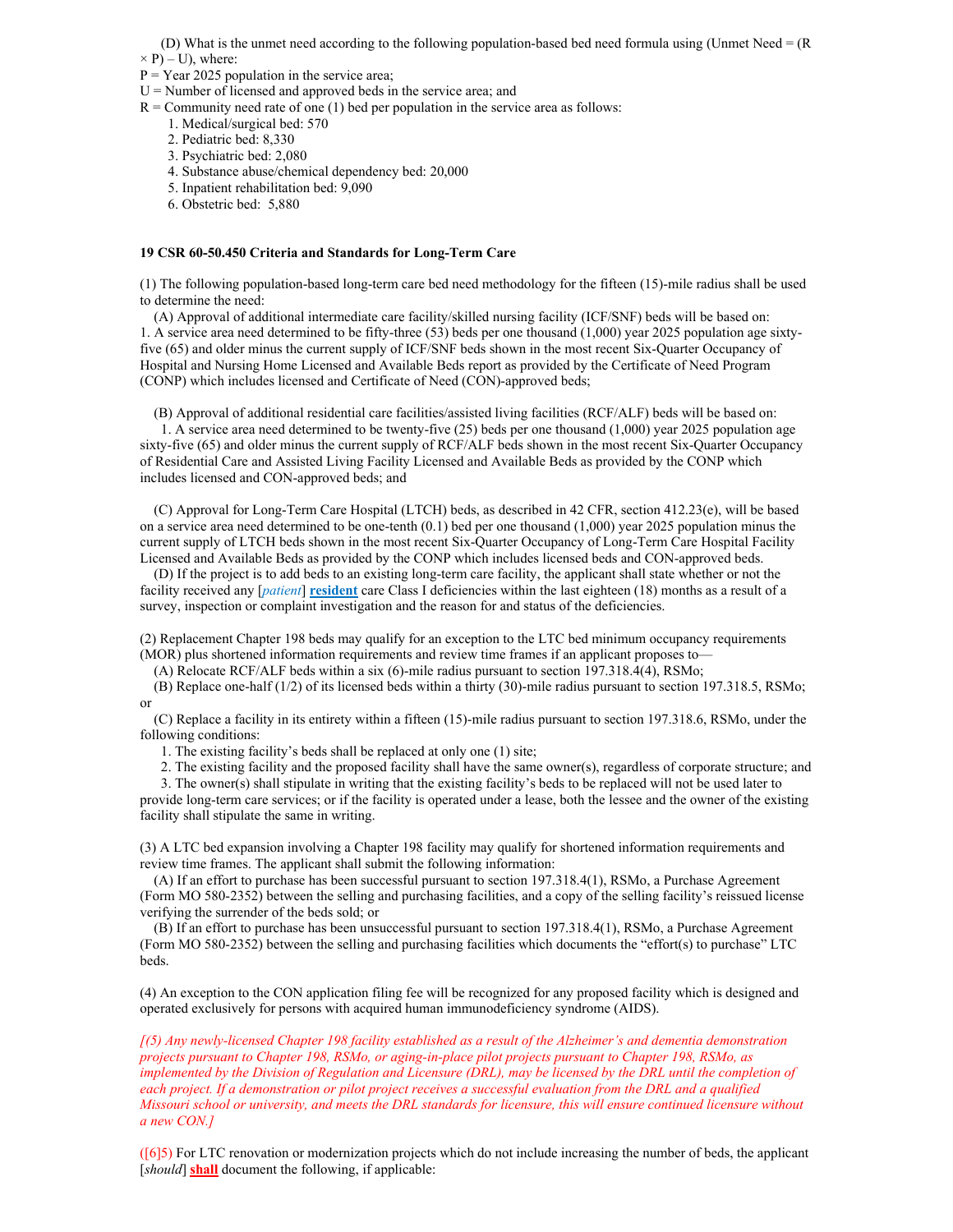(A) The proposed project is needed to comply with current facility code local, state, or federal government requirements for licensure, certification, or accreditation;

(B) Operational efficiencies will be attained through reconfiguration of space and functions;

(C) The methodologies used for determining need and the reallocation of space and functions; and

(D) The benefits to the facility because of its age or condition.

([7]6) The following form cited in this rule is incorporated by reference and published by the Certificate of Need Program (CONP), May 1, 2012, and may be downloaded from

#### **19 CSR 60-50.470 Criteria and Standards for Financial Feasibility**

(1) Proposals for any new hospital, skilled nursing facility, intermediate care facility, residential care facility, or assisted living facility construction must include documentation that the proposed costs per square foot are reasonable when compared to the latest RS Means Cost Data Percentile Limit Total New Construction Project Costs (Form MO 580-1866) available from the Certificate of Need Program (CONP). Any proposal with costs in excess of the threefourths (3/4) percentile must include justification for the higher costs.

(2) Document that sufficient financing will be available to assure completion of the project by providing a letter from a financial institution saying it is willing to finance the project, or an auditor's statement that unrestricted funds are available for the project.

(3) Document financial feasibility by including—

(A) The Service-Specific Revenues and Expenses (Form MO 580-1865) as a financial pro forma for each revenue generating service affected by the project for the past three (3) full years projected through three (3) full years beyond project completion; and

(B) For existing services, a copy of the latest available audited financial statements or the most recent Internal Revenue Service (IRS) 990 Form or similar IRS filing for facilities not having individual audited financial statements.

(4) Show how the proposed service will be affordable to the population in the proposed service area:

(A) Document how the proposal would impact current patient charges, and disclose the method for deriving charges for this service, including both direct and indirect components of the charge; and

(B) Demonstrate that the proposed service will be responsive to the needs of the medically indigent through such mechanisms as fee waivers, reduced charges, sliding fee scales, or structured payments.

(5) If the proposal is for a new skilled nursing or intermediate care facility, provide the percentage of the admissions that would be Medicaid eligible on the first day of admission or become Medicaid eligible within ninety (90) days of admission.

(6) If the proposal is to add new long-term beds to an existing skilled nursing or intermediate care facility, provide the percentage of the admissions that is Medicaid eligible on the first day of admission or becomes Medicaid eligible within ninety (90) days of admission.

(7) The following forms cited in this rule are incorporated by reference and published by the Certificate of Need Program (CONP), October 1, 2009, and may be downloaded from

http://health.mo.gov/information/boards/certificateofneed/forms.php, obtained by emailing a written request to CONP@health.mo.gov , or acquired in person at the CONP Office, 3418 Knipp Drive, Suite F, Jefferson City, Missouri, 65102 (573) 751-6403. This rule does not include any later amendments or additions.

(A) Service-Specific Revenues and Expenses (Form MO 580-1865).

(B) RS Means Cost Data (Form MO 580-1866).

# *\* **19 CSR 60-50.500 Additional Information**

(1) Additional information requested by the Missouri Health Facilities Review Committee (committee) shall be submitted within the time frame specified by the committee.

(2) If an application is determined to be incomplete, the applicant shall be notified within fifteen (15) calendar days after filing a full application or within five (5) working days after filing of an expedited application. The applicant's written response shall be received within ten (10) calendar days after receipt of notification.

(3) Information submitted by affected persons shall be received at the committee's principal office [*at least five (5) calendar]* **by noon of the business day**[*s*] before the scheduled meeting of the committee. **OR Support and neutral information submitted by affected persons shall be received at the committee's principal office by noon of the business day before the scheduled meeting of the committee. Opposing information submitted by affected persons shall be received at the committee's principal office three (3) business days before the scheduled meeting of the committee.**

(4) Copies of any additional information sent directly to the committee by applicants or affected persons shall also be sent to the Certificate of Need Program (CONP) for file copies **and all phone, text or email communication between a committee member and applicant or lobbyist for or against a project shall be reported to CONP by the applicant and committee member**.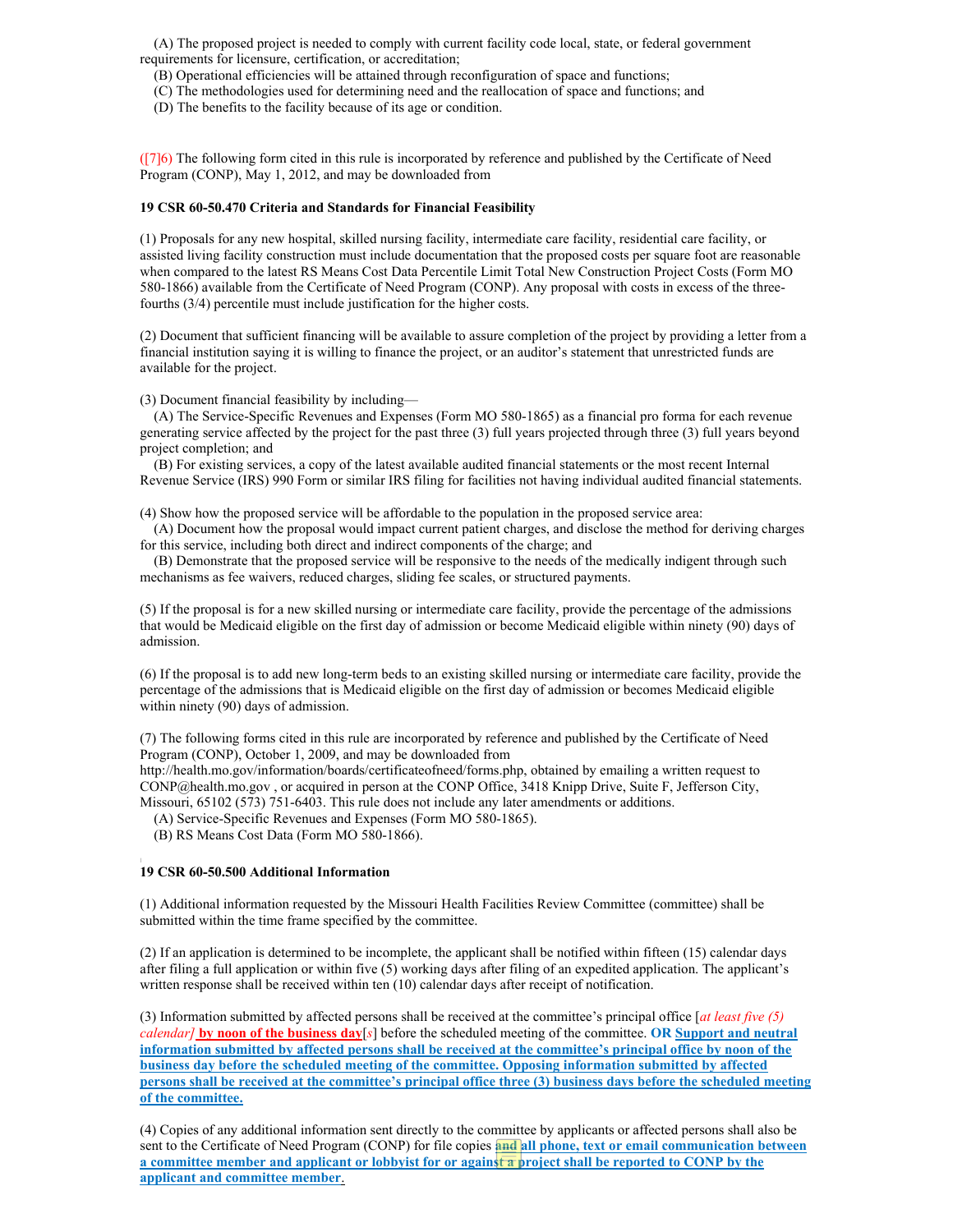(5) When a request in writing or email is filed by any affected person within thirty (30) calendar days from the date of publication of the Application Review Schedule, the committee or CONP staff shall hold a public hearing on any application under the following conditions:

(A) The hearing may be conducted in the city of the proposed project if monetarily feasible;

(B) The CONP staff will present the introductions and orientation for the public hearing;

(C) The applicant may have up to fifteen (15) minutes for a presentation at the public hearing;

(D) Any person may present written testimony and up to five (5) minutes of verbal testimony at the public hearing; and

(E) The testimony shall become a part of the record of the review.

#### **19 CSR 60-50.600 Certificate of Need Decisions**

(1) Decisions on full Certificate of Need (CON) applications and contested expedited applications shall be subject to the following:

(A) Parliamentary procedures for all face-to-face, videographic, telephonic, and computerized meetings shall follow Robert's Rules of Order, incorporated by reference, newly revised edition, 10th edition, published October 2000, Perseus Publishing, 11 Cambridge Center, Cambridge, MA 02142. This rule does not include any later amendments or additions;

(B) The CON Program's analysis becomes the findings of fact for the Missouri Health Facilities Review Committee (committee) decision except to the extent that it is expressly rejected, amended, or replaced by the committee in which case the minutes of the committee will contain the changes and become the amended findings of fact of the committee. The committee's final vote becomes conclusion of law; and

(C) A final decision is rendered on any application after each committee member present is given the opportunity to vote and the chair announces the passage or defeat of the motion on the floor. The chair or acting chair shall vote only in case of a tie.

(2) Decisions on expedited CON applications shall be subject to the following:

(A) In the case of qualifying expedited review applications, committee members will receive a ballot in addition to the written analysis. Members may vote either to approve the application or to have it placed on the next formal meeting agenda for consideration;

(B) Ballots may be returned to the CON office by either mail, email, or fax, but must be received within seven (7) business days from the date they were emailed to committee members; and

(C) A final decision to approve the application will be rendered if all ballots received by the cut-off date (at least five (5) ballots are required) signify a vote to approve the project. If the vote is not unanimous, the application will be subject to the provisions of section (1) of this rule.

(3) The committee shall make a decision on an application within one hundred thirty (130) calendar days after the date the application is filed and subsequently notify the applicant by providing either a legal certificate or denial letter by mail and email.

#### **19 CSR 60-50.700 Post-Decision Activity**

(1) Applicants who have been granted a Certificate of Need (CON) or a Non-Applicability CON letter shall file reports by mail or email with the Missouri Health Facilities Review Committee (committee), using Periodic Progress Report (Form MO 580-1871). A report shall be filed within ten (10) days following the end of each six (6)-month period after CON approval, or issuance of a Non-Applicability CON letter, until the project is complete which includes the licensing of all new beds, installation of equipment and/or completion of renovations. All Periodic Progress Reports must contain a complete and accurate accounting of all expenditures for the report period. Final project costs with third-party verification must be provided on a Periodic Progress Report (Form MO 580-1871).

(2) Applicants who have been granted a CON and fail to incur a capital expenditure within six (6) months may request an extension of six (6) months by submitting a written request to the committee outlining the reasons for the failure, with a listing of the actions to be taken within the requested extension period to insure compliance. The Certificate of Need Program (CONP) staff on behalf of the committee will analyze the request and grant an extension, if appropriate. Applicants may request additional extensions by submitting a completed Request for Extension (Form MO 580-1872), and must provide financial information plus other documentation describing delays.

(3) A Non-Applicability CON letter is valid for six (6) months from the date of issuance. Failure to incur a capital expenditure or purchase the proposed equipment within that time frame shall result in the Non-Applicability CON letter becoming null and void. The applicant may request one (1) six (6)-month extension unless otherwise constrained by statutory changes. Failure to file the required Periodic Progress Report shall result in the Non-Applicability CON letter becoming null and void.

(4) A CON shall be subject to forfeiture for failure to—

(A) Incur a project-specific capital expenditure within twelve (12) months after the date the CON was issued through initiation of project aboveground construction **by any of the following: installation of structural support; installation of structural steel; installation of framing; establishing foundations and a wall** or lease/purchase of the proposed equipment since a capital expenditure, according to generally accepted accounting principles, must be applied to a capital asset; or

(B) File the required Periodic Progress Report.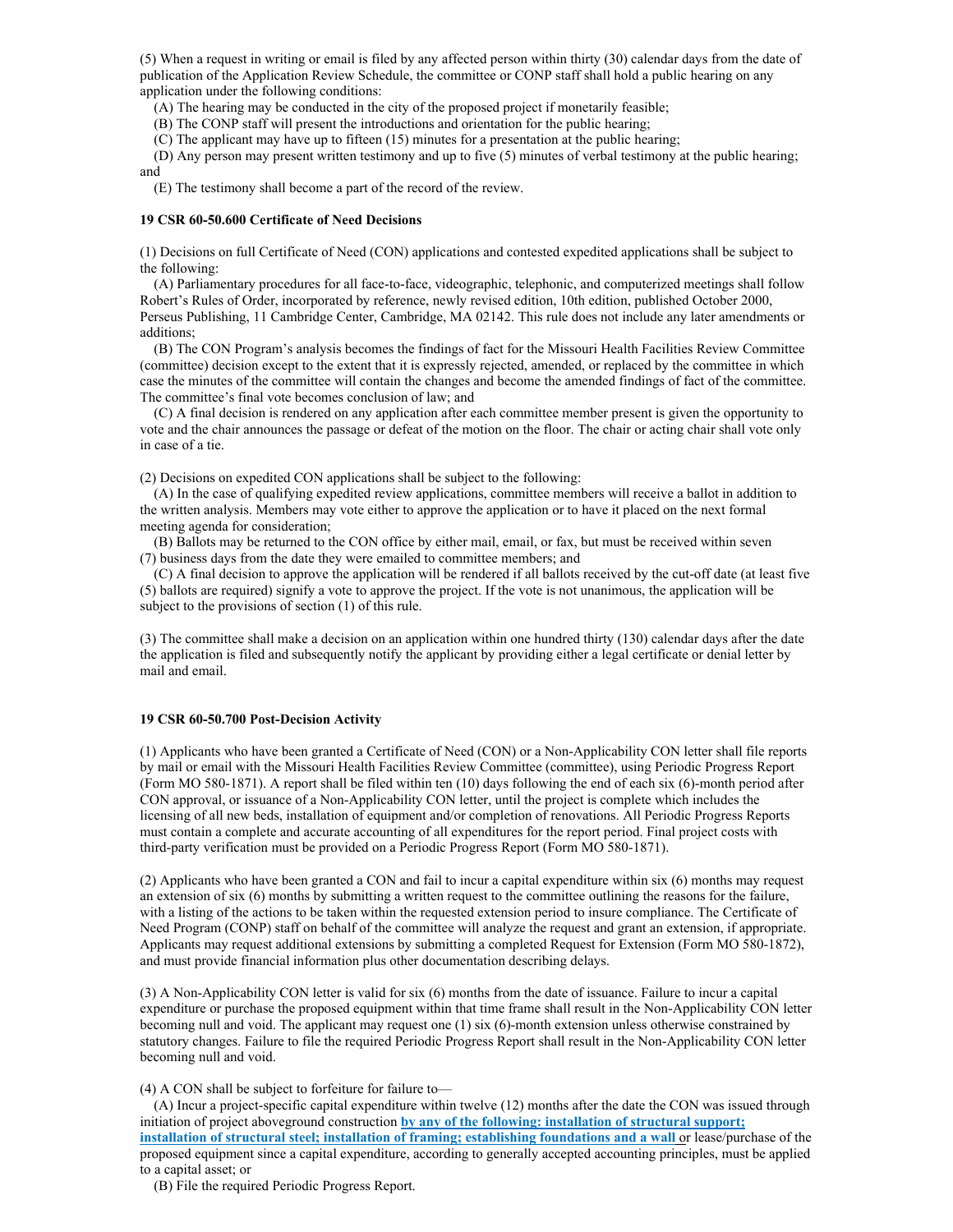(5) If the CONP staff finds that a CON may be subject to forfeiture—

(A) Not less than thirty (30) calendar days prior to a committee meeting, the CONP shall notify the applicant in writing of the possible forfeiture, the reasons for it, and its placement on the committee agenda for action; and

(B) After receipt of the notice of possible forfeiture, the applicant may submit information to the committee within ten (10) calendar days to show compliance with this rule or other good cause as to why the CON shall not be forfeited.

(6) If the committee forfeits a CON, or a Non-Applicability CON letter becomes null and void, CONP staff shall notify all affected state agencies of this action.

(7) Cost overrun review procedures implement the CON statute section 197.315.7, RSMo. Immediately upon discovery that a project's actual costs would exceed approved project costs by more than ten percent (10%), the applicant shall apply for approval of the cost variance. A nonrefundable fee in the amount of one-tenth of one percent  $(0.1\%)$  of the additional project cost above the approved amount made payable to "Missouri Health Facilities Review Committee" shall be required. The information requirements for a cost overrun review are required as follows:

(A) Amount and justification for cost overrun shall document—

1. Why and how the approved project costs would be exceeded, including a detailed listing of the areas involved;

2. Any changes that have occurred in the scope of the project as originally approved; and

3. The alternatives to incurring this overrun that were considered and why this particular approach was selected; and (B) Provide a Proposed Project Budget (Form MO 580-1863) **and budget detail including all methods and** 

**assumptions used. Documentation of costs may be requested.**

**(8) Applicants may request a project owner change. The information requirements for an owner change review are required as follows:**

 **(A) Reason for owner change;**

 **(B) Statement as to whether or not the proposed owner is an affiliate of the current owner, and explanation of relationship;**

 **(C) Evidence that the existing owner agrees to the change. This can be a statement or a contract;**

 **(D) Documentation that the proposed owner owns the site, or has an executed option to purchase or lease the real property;**

 **(E) Documentation that the proposed owner(s) is registered to do business in Missouri;**

 **(F) Documentation that sufficient financing would be available to assure completion of the project;**

 **(G) Provide a complete and signed Applicant Identification and Certification (Form MO 580-1861) with the proposed owner listed.**

**(9) Applicants may request a project operator change. The information requirements for an operator change review are required as follows:**

 **(A) Reason for operator change;**

 **(B) Statement as to whether or not the proposed operator is an affiliate of the current operator, and explanation of relationship;**

 **(C) Evidence that the existing operator agrees to the change. This can be a statement or a contract;**

 **(D) Documentation that the proposed operator(s) is registered to do business in Missouri;**

 **(E) The proposed operator must provide a brief explanation of their ability and experience operating a longterm care facility;**

 **(I) State if the license of the proposed operator or any affiliate of the proposed operator has been revoked within the previous five (5) years and;** 

 **(II) If the license of the proposed operator or any affiliate of the proposed operator has been revoked within the previous five (5) years, provide the name and address of the facility whose license was revoked; (III) State if the Medicare and/or Medicaid certification of any facility owned or operated by the proposed operator or any affiliate of the proposed operator has been revoked within the previous five (5) years and; (IV) If the Medicare and/or Medicaid certification of any facility owned or operated by the proposed operator or any affiliate of the proposed operator has been revoked within the previous five (5) years, provide the name and address of the facility whose Medicare and/or Medicaid certification was revoked; and**

 **(G) Provide a complete and signed Applicant Identification and Certification (Form MO 580-1861) with the proposed operator listed.**

**(10) Applicants may request a project site change. The information requirements for a site change review are required as follows:**

 **(A) Reason for site change;**

 **(B) Documentation the proposed site is within fifteen (15) miles as the crow flies of the existing site;**

 **(C) Documentation that the owner owns the site, or has an executed option to purchase or lease the real property;** 

 **(D) Documentation of the cost of the proposed site;**

 **(E) A legible street or road map showing the exact location of the facility or health service, and a copy of the site plan showing the relation of the project to existing structures and boundaries;**

 **(F) Statement as to whether or not the project cost would change. If the project cost would change, submit a revised proposed budget and fee if applicable;**

**(G) Provide the population-based long-term care bed need methodology for the fifteen (15)-mile radius of the proposed site;** 

**(H) Provide a complete and signed Applicant Identification and Certification (Form MO 580-1861) with the proposed site listed;**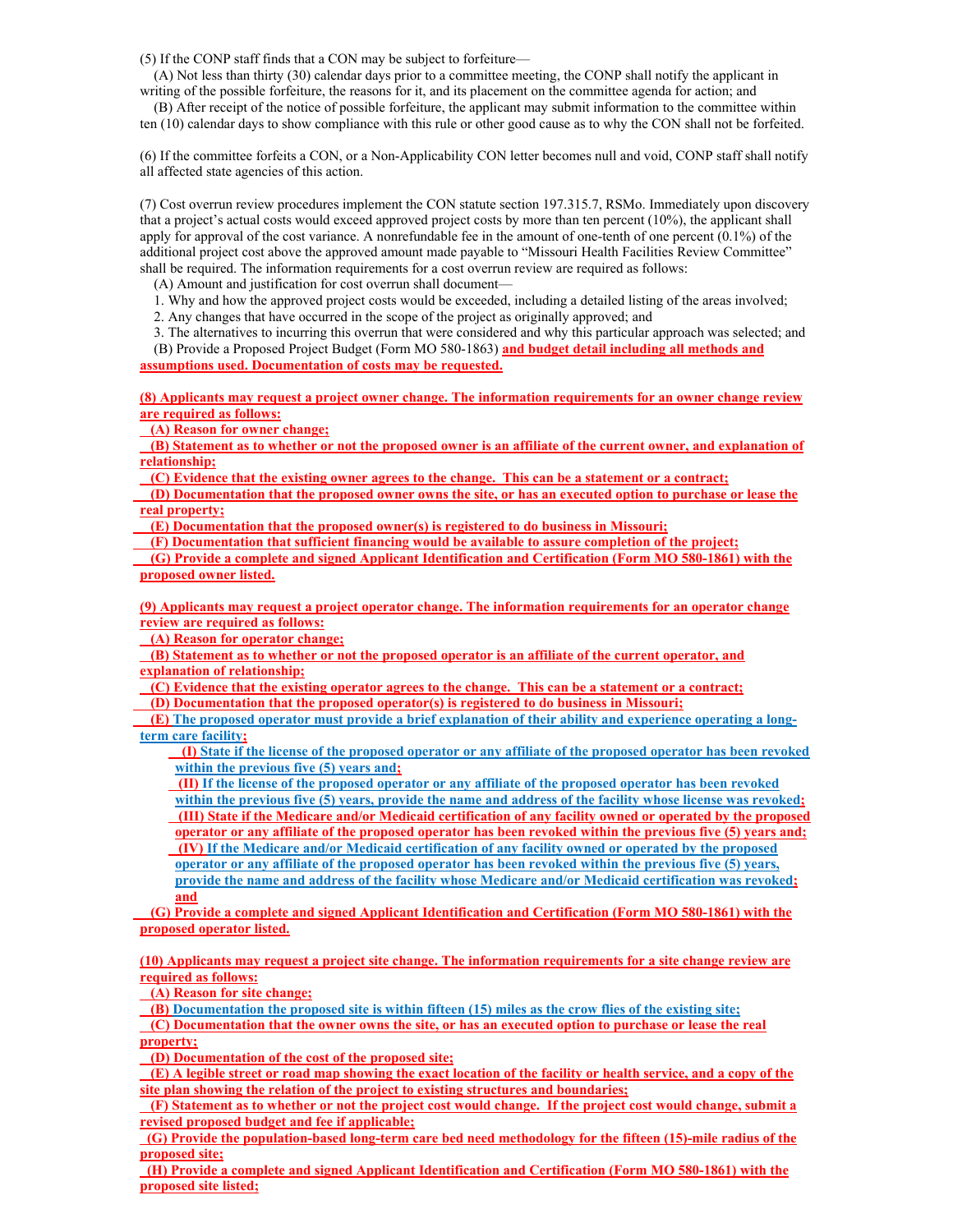**(I) List of any additional changes to the project as originally presented to the committee, such as:**

- **1. Decrease in the number of beds. If a decrease, how many beds would be licensed?**
- **2. Change to the building structure(s). If there would be a change, a description of the change(s), the total square footage, and revised schematics of the proposed building(s) with all use of space marked;**

**3. The timeline of events for the project, from site change approval through project completion; (J) Statement of how consumers were made aware of the proposed site change. All feedback received from consumers regarding the proposed site;**

**(K) Documentation that sufficient financing would be available to assure completion of the project.**

**(11) Any applicant who requests an owner, operator or site change or cost overrun must still comply with sections (1) and (2) of this rule.**

([*8*]**12**) At any time during the process from Letter of Intent to project completion, the applicant is responsible for notifying the committee of any change in the designated contact person. If a change is necessary, the applicant must file a Contact Person Correction (Form MO 580-1870).

([*9*]**13**) The following forms cited in this rule are incorporated by reference and published by the Certificate of Need Program (CONP), December 13, 2019, and may be downloaded from

http://health.mo.gov/information/boards/certificateofneed/forms.php, obtained by emailing a written request to CONP@health.mo.gov, or acquire in person at the CONP Office, 3418 Knipp Drive, Suite F, Jefferson City, Missouri, 65102 (573) 751-6403. This rule does not include any later amendments or additions.

(A) Periodic Progress Report (Form MO 580-1871).

- (B) Extension Request (Form MO 580-1872).
- (C) Proposed Project Budget (Form MO 580-1863).
- (D) Contact Person Correction (Form MO 580-1870).

**(E) Applicant Identification and Certification (Form MO 580-1861)**

# **19 CSR 60-50.800 Meeting Procedures**

(1) The regular meetings of the Missouri Health Facilities Review Committee (committee) to consider Certificate of Need (CON) applications shall be held approximately every eight (8) weeks according to a schedule adopted by the committee before the beginning of each calendar year and modified periodically to reflect changes. A copy of this calendar may be obtained from the CON Program (CONP) staff or CON website.

(2) All new information not previously in the application, shall be received by the CONP staff at least thirty (30) calendar days before the scheduled meeting with one (1) exception. An applicant shall have no less than ten (10) days to respond to the findings of the staff and adverse information received from other parties. An applicant shall respond in writing to an inquiry from a committee member. The response shall be provided to the committee for consideration and a copy shall be sent to the CON office.

(3) Requests for the addition of agenda items including CON modification and extension requests shall be received by the CONP staff at least thirty-five (35) calendar days before the scheduled meeting.

(4) Any committee member may request that an item be added to the agenda up to forty-eight (48) hours before the scheduled meeting, exclusive of weekends and holidays when the principal office is closed.

(5) The tentative agenda for each committee meeting shall be released at least twenty (20) calendar days before each meeting.

(6) The committee may give the applicant and affected persons an opportunity to make brief presentations at the meeting according to the Missouri Health Facilities Review Committee Meeting Format and Missouri Health Facilities Review Committee Meeting Protocol. The applicant and affected persons shall conform to the following procedures:

(A) The applicant's presentation shall be a key points summary based on the written application and shall not exceed ten (10) minutes inclusive of all presenters with five (5) minutes additional time for summation;

(B) Others in support or opposition to the applicant's project (such as political representatives, citizens of the community and other providers) shall be categorized as unrelated parties and shall appear after the applicant's presentation;

(C) Regardless of the number of presenters involved in the presentation, individual presentations by unrelated parties in support of, neutral, or in opposition to the applicant's project shall not exceed three (3) minutes each;

(D) No new material shall be introduced with the exception of materials or information provided in response to the CONP staff or at the request of a committee member;

(E) Rebuttals by applicants of presentations by affected persons are generally allowed;

(F) All presenters shall complete and sign a Representative Registration (Form MO 580-1869) and give it to the signin coordinator prior to speaking;

**(1.) Presenters in opposition must complete and sign a Representative Registration (Form MO 580- 1869) which shall be received at the committee's principal office three (3) business days before the scheduled meeting of the committee**;

(G) The reserved area in the hearing room may be used by an applicant only during the applicant's presentation and then vacated for the next group (individuals waiting to present shall remain clear of the podium and staff area until specifically called by the chairman); and

(H) Prescribed time limits shall be monitored by the timekeeper, and presenters shall observe the timekeeper's indications of lapsed time to ensure that each presenter has an opportunity to present within the allotted time.